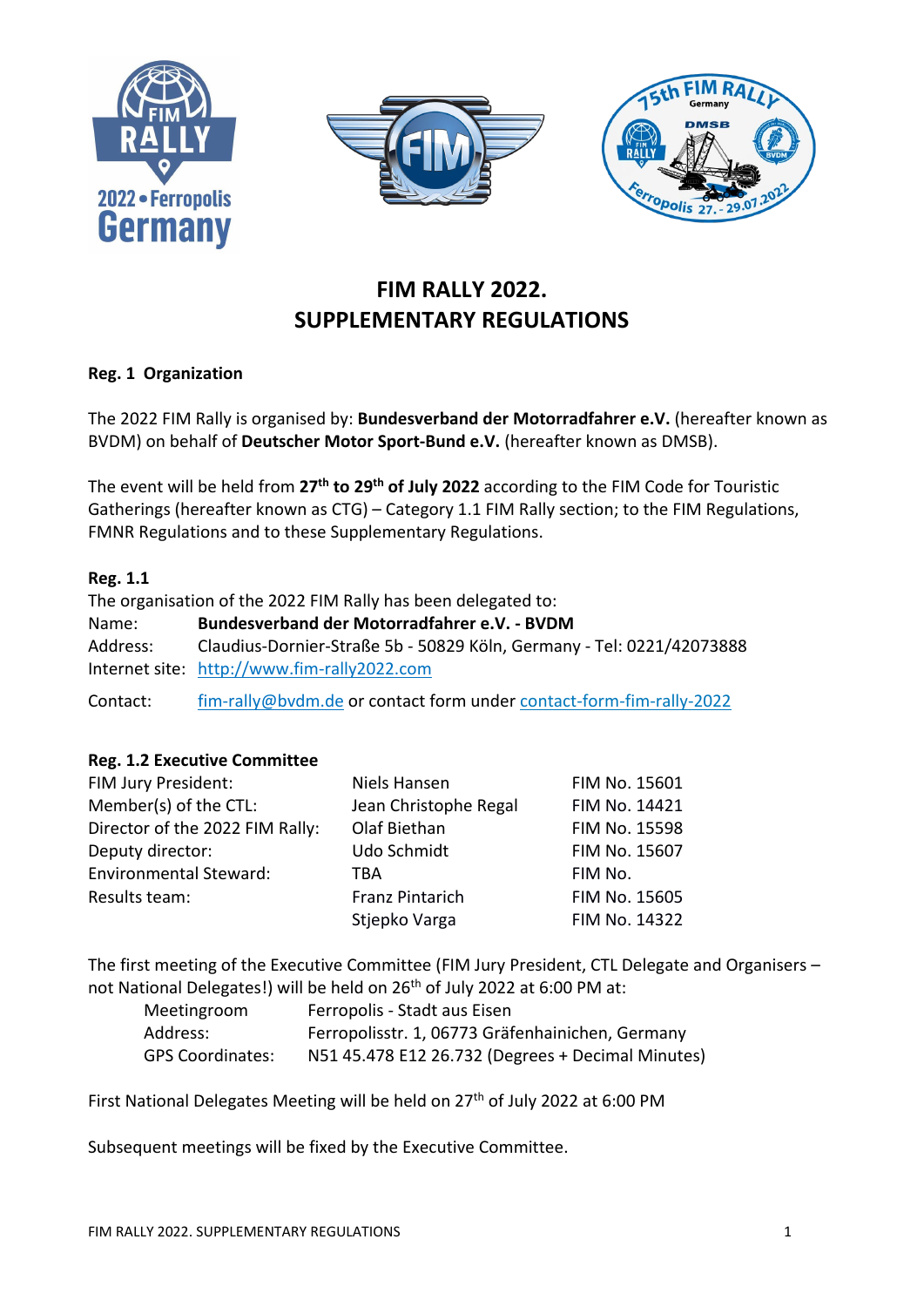

# **Reg. 2 Participation in the Rally**

According to Art. 2.2 of the General Part of the CTG and Art. 2 of the category 1.1 of the CTG.

## **Reg. 2.1. COVID-19 Regulations**

The Organizer will have to check the COVID-19 status of the participants and reserves the right to admit only 2G participants (recovered or vaccinated). The organizer also reserves the right to cancel the event at short notice if the COVID-19 rules in force in Germany and the federal state of Saxony-Anhalt at the time of the meeting do not allow the event to take place.

In case that participants are not allowed to travel or to enter Germany because of Covid restrictions – 100% of Entry Fee will be reimbursed by Organisers

#### **Reg. 3 Entries**

## **Reg. 3.1**

Individual entries will be made on the form made available for this purpose which will be delivered to the FMNs by the organizer (Art. 3 of the category 1.1 of the CTG). The FMNs will return the entry forms to the organizer after verification (see address in Reg.1.1).

Participants who are not affiliated to their National federations (FMN) can send their registration directly to the organiser at [fim-rally@bvdm.de](mailto:fim-rally@bvdm.de) . In the field "National Federation (FMN)" the nationality has to be entered. The "Serial number of registration/FMN" remains blank.

## **Reg. 3.2**

The FMNs will also prepare a list which should be submitted to organisers using the email address listed in Reg. 1.1.

The list is created by filling out the Excel spreadsheet sent with the information/invitation material. In this list, please also supply the name, license number and e-mail address of the National Delegate (IMPORTANT!)

For registrations that go directly to the organiser, the organiser will fill in the Excel spreadsheet. Those Excel spreadsheets should be sent by Organiser to the Results Team upon receiving.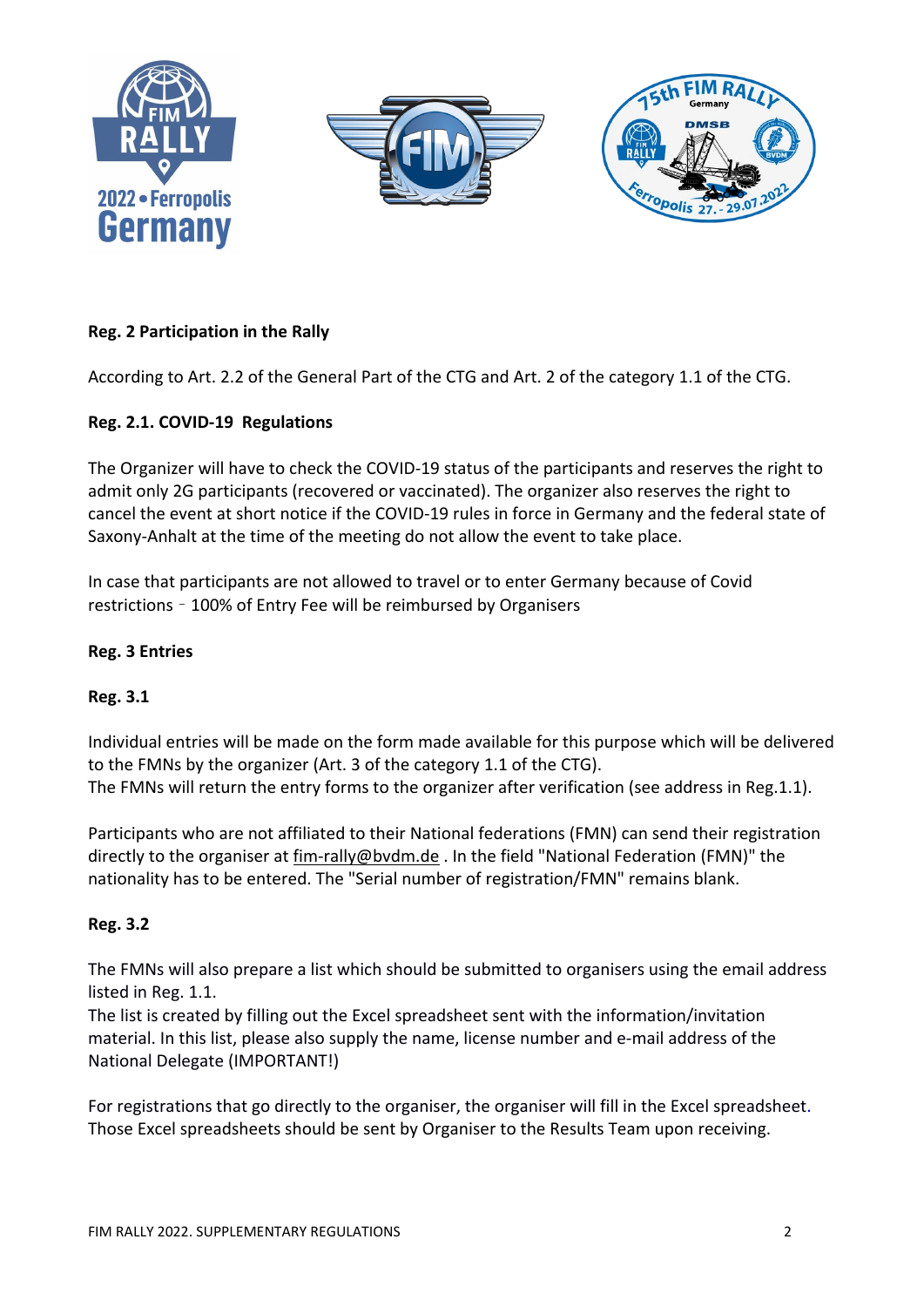





#### **Reg. 4 Entry Fee**

The entry fee is fixed by the Federation of the participant. It is composed of the organiser's fee of **190 Euros (€)** plus any administrative expenses which may be added by the FMN. The amount is fixed in Euros ( $\varepsilon$ ). The transfer costs are to be paid by expeditor.

Children between the ages of 8 and 12 will pay 50% of the adult entrance fee. Children under the age of 8 will be admitted free of charge.

The entry fee will be paid in full (100%) by the FMNs of the participants **before 30th of April 2022** to the following account:

| Name of the account holder:    | Bundesverband der Motorradfahrer e.V.            |
|--------------------------------|--------------------------------------------------|
| Address of the account holder: | Claudius-Dornier-Straße 5b - 50829 Köln, Germany |
| Name of the bank:              | <b>Postbank Hannover</b>                         |
| IBAN:                          | DE62 2501 0030 0256 5663 09                      |
| BIC/SWIFT:                     | <b>PBNKDEFF250</b>                               |
| Purpuse                        | FIM-Rally & description                          |

All payments will be made in Euros ( $\varepsilon$ ) or local currency equivalent only. The transfer costs are to be paid by the sender.

The organizer reserves the right to decline entries after the closing date for entries.

If the organizer should accept entries after the closing date for entries, a surcharge of up to 25% to the entry fee may be imposed.

If the organizer should accept entries made at the venue of the meeting, a surcharge of 25% will be imposed.

#### **Reg. 5 Closing date for entries**

The deadline for the entries and the booking of the accommodation is **30th of April 2022.**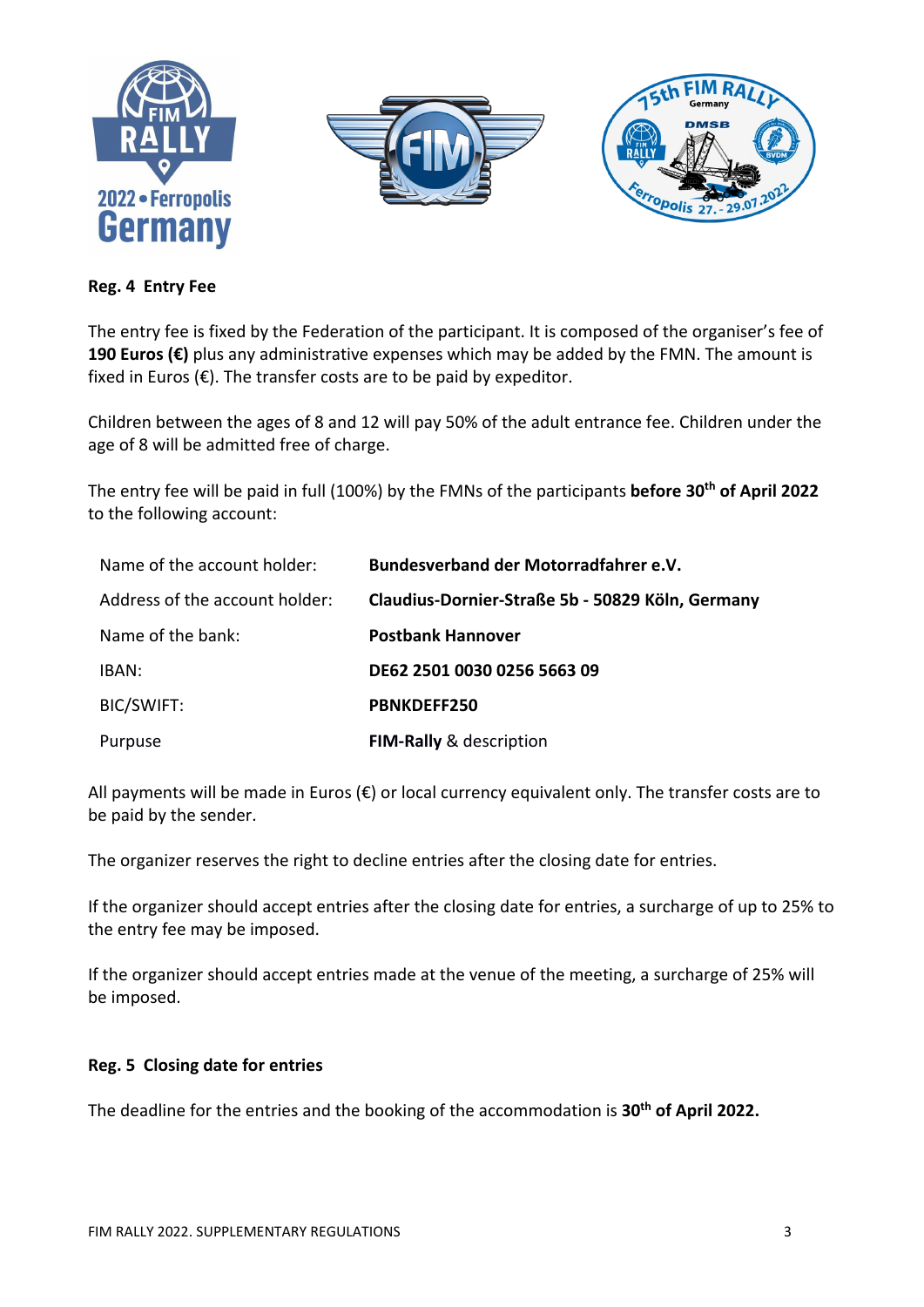





# **Reg. 6 Gifts, souvenirs and services for the participants**

Every participant who has paid the entry fee through FMNs will receive the minimal benefits listed in Art. 4 of category 1.1of the CTG.

## **Reg. 7 Accommodation & parking**

- Bookings for camping and hotel are made on the booking form "Accommodation". The amounts for accommodation are to be paid at the same time as the registration fee, i.e. before 30 April 2022 to the bank account indicated in reg. 4.
- The "Arena" in Ferropolis is intended as the parking area for the motorbikes during the day and at night.
- All hotels offered are located in the historic city centre of Lutherstadt-Wittenberg. It may be up to 500 m to walk to the shuttle service stop. The allocation of rooms will be made after receipt of the nomination. In case of overbooking it cannot be guaranteed in which case participants will be informed about that by Organisers.

Note: The historic centre of a city offers a lot of culture but also a limited possibility to park motorbikes overnight. Because of limited parking space in center of Wittenberg, there will also be a closed parking area in Ferropolis

- All payments will be in Euros ( $\varepsilon$ ) and will cover the transfer costs.

## **Reg. 8 Optional Excursions**

List of optional excursions will be announced and communicated on the Website fimrally2022.com.

A registration option will be created on the Website.

Excursions must be paid at the latest by 30 June 2022, to the bank account specified in Reg. 4.

## **Reg. 9 Welcome / Administrative Centre**

The Welcome/Administrative Centre will be open: from Monday 25<sup>th</sup> of July 2022 to 29<sup>th</sup> of July 2022.

| Location                | Ferropolis - City of iron                         |
|-------------------------|---------------------------------------------------|
| Address:                | Ferropolisstr. 1, 06773 Gräfenhainichen, Germany  |
| <b>GPS Coordinates:</b> | N51 45.478 E12 26.732 (Degrees + Decimal Minutes) |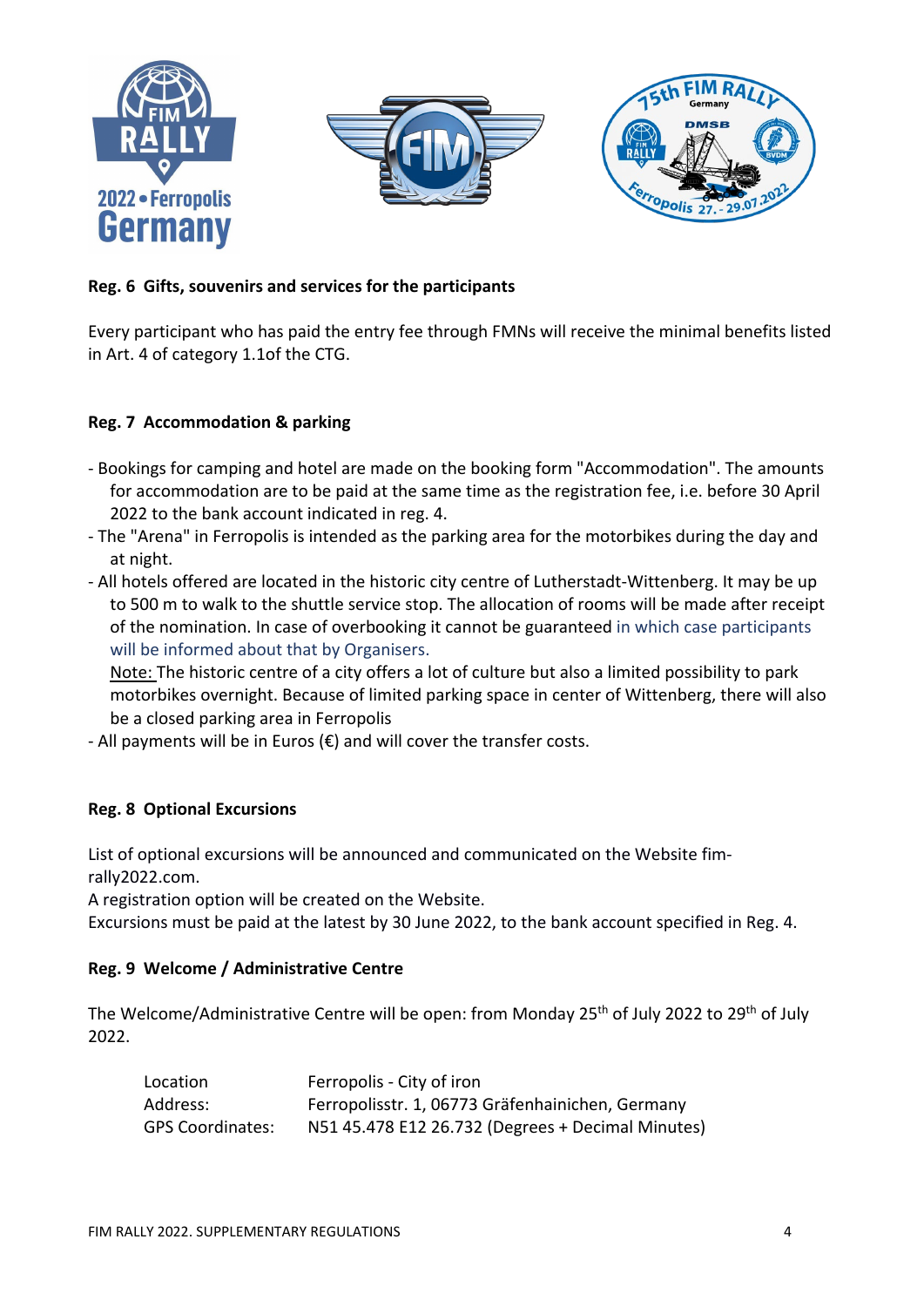





Welcome/Administrative Centre open hours: 25<sup>th</sup> of July 2022 from 02.00 PM to 8.00 PM 26<sup>th</sup> of July 2022 from 11.00 AM to 09.00 PM 27<sup>th</sup> of July 2022 from 09.00 AM to 07.00 PM 28<sup>th</sup> of July 2022 from 09.00 AM to 07.00 PM 29<sup>th</sup> of July 2022 from 09.00 AM to 05.00 PM

On arrival day, each participant will receive information concerning the gathering place from which each national team will drive to the Arrival Control.

The entry papers, vehicles and IDs of the participants (with picture) will be checked at the Welcome Centre upon arrival. The FIM Meritum and Co-Meritum stamps are **not** going to be distributed (as the process is now automatic).

After successful participant identification, participant "classification card", (similar to their ID card, but used for classification) will be put in the "results box" to be used for classification and results.

Participants not affiliated to FMNs or their delegated bodies will not be classified.

Final date/time for classification entries will be decided by the FIM Jury President. If there would be any problem with participant classification, the problem should be solved according to the CTG between FMN National Delegate and the members of FIM CTL Results Team.

## **Reg. 10 Arrival Control**

The Arrival Control ceremony will be operational on 27<sup>th</sup> of July 2022 from 10.00 AM to 4:00 PM in Dessau-Roßlau.

Neither copies nor the original entry forms will be accepted or counted for the classification at Arrival Control. Late arrivals should first report to the Welcome Centre. Classification entries are going to be handled in Welcome Centre (not at arrival control!) according to the **Reg. 9**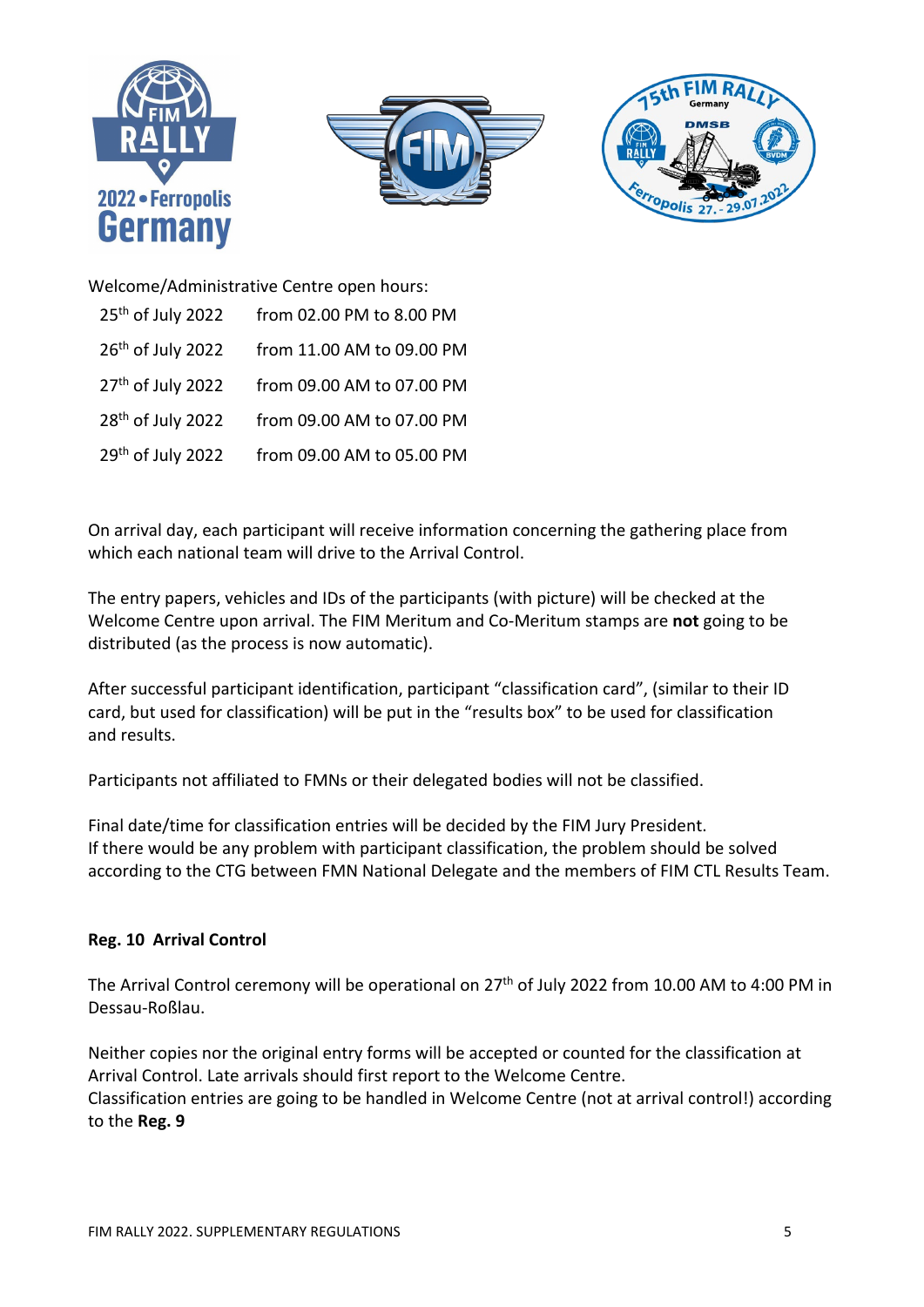





# **Reg. 11 Arrival Park**

After the control, the motorbikes should stay in the Arrival Park until the last nation has entered the Park. Participants may leave the Arrival Park but it will stay secured until 4:00 PM.

## **Reg. 12 Results and Classification**

According to Art. 8 of category 1.1 of the CTG.

#### **Reg. 13 Disqualification**

Participants may be officially disqualified at the discretion of the Executive Committee of the meeting if necessary.

## **Reg. 14 Prize-Giving Ceremony**

According to Art. 13 of category 1.1 of the CTG. This will take place on the evening of 29th of July 2022. However, the Inter-Club prizes will be awarded on 28th of July 2022.

## **Reg. 15 National Delegates**

Each participating FMN should nominate one delegate holder of a Tourism Steward's licence. The nomination shall be made in writing to the organiser at least 15 days before the meeting (See Art. 8 of Appendix C of the CTG (Executive Committee of a meeting)).

See also Reg. 3.2 of these S.R.

## **Reg. 16 Cancellation of meeting**

According to Art. 2.7 of the General Part of the CTG . The organiser can cancel the meeting:

- if, at the closing date, the number of entries is below 800
- in the case of absolute necessity

In the case of cancellation of the meeting, for any reason (Covid or other), the participants who transmitted their entry forms and funds before the closing entry date, will be notified and reimbursed in full amount (100%) through their FMN or directly from the Organiser, depending on how they originally paid.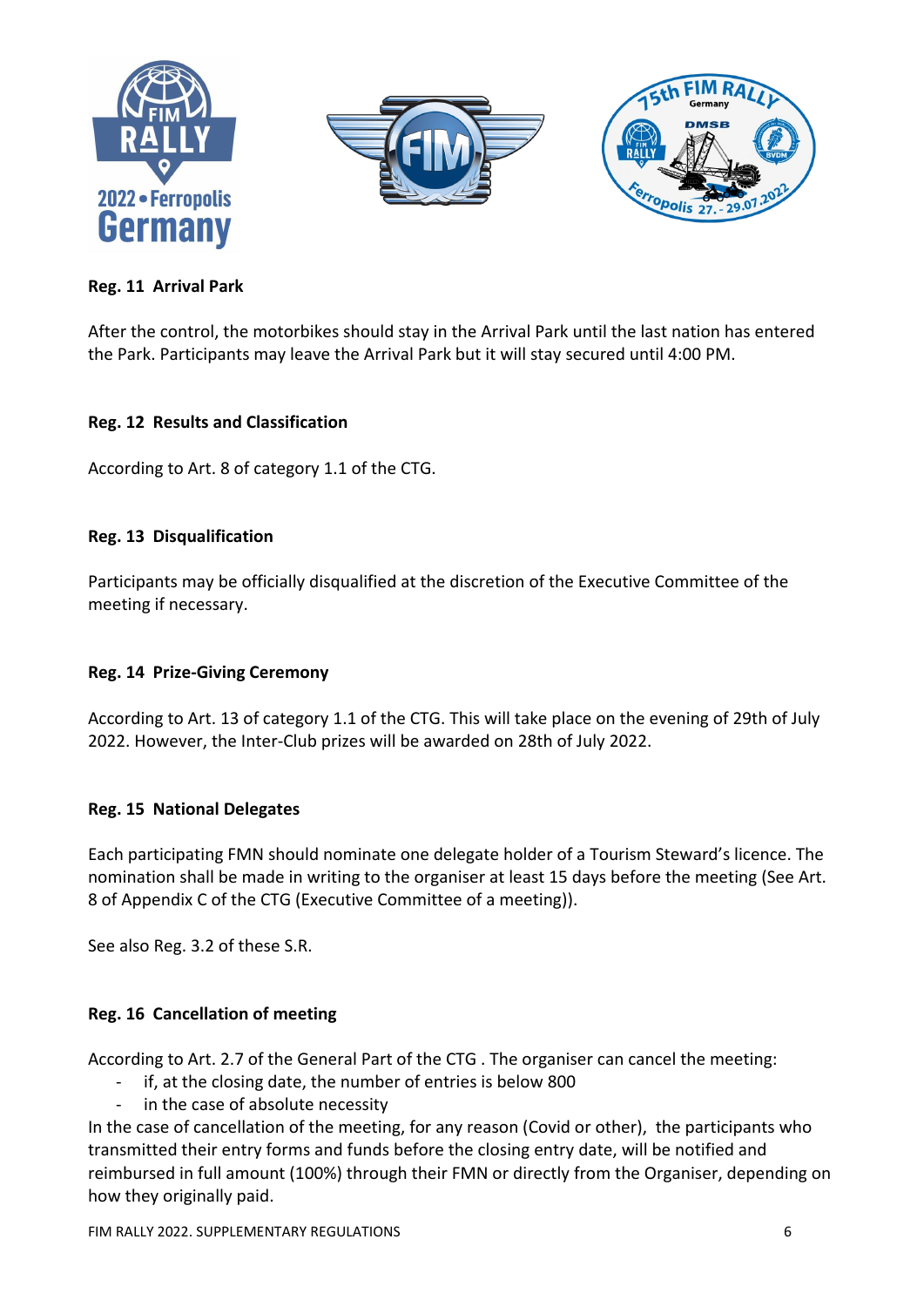

#### **Reg. 17 General**

In Ferropolis there are sufficient areas for camping. Earliest possible arrival is Monday 25<sup>th</sup> of April 2022 The "Arena" in Ferropolis is intended as a parking area for the motorbikes. Here the motorbikes will be safe even at night. The arena will be used for preparation for the Parade of Nations and other closed rides.

In case of individual registration cancelling, it shall be made through the FMN of the participant, or directly (for individual participations) and shall be sent to the Organiser using contact details as specified in Reg. 1.1 (email is preferred).

If the cancellation is sent:

- at latest 30<sup>th</sup> of April 2022.
	- In this case 90% of the registration fee will be refunded.
- between the 1<sup>th</sup> of May and the 15<sup>th</sup> of June 2022.
	- In this case 50% will be refunded
- after 15<sup>th</sup> of June 2022.
	- no refund is possible

Participants who have booked a hotel in Wittenberg through the organizer will receive tickets for the official shuttle bus. Only with this ticket is the use of the shuttle bus possible. It may also be possible for other participants to buy tickets for the shuttle bus. Organisers will inform about this on the website.

#### **Reg. 18 Liability of the Authorities, Organisers and Participants**

According to Art. 4 of the General Part of the CTG.

#### **Reg. 19 Rider Conduct and Protection of the Environment**

Participants of the FIM Rally are motorcyclist ambassadors for their country and are expected to consider other road users in accordance with Art. 3 of the General Part of the CTG.